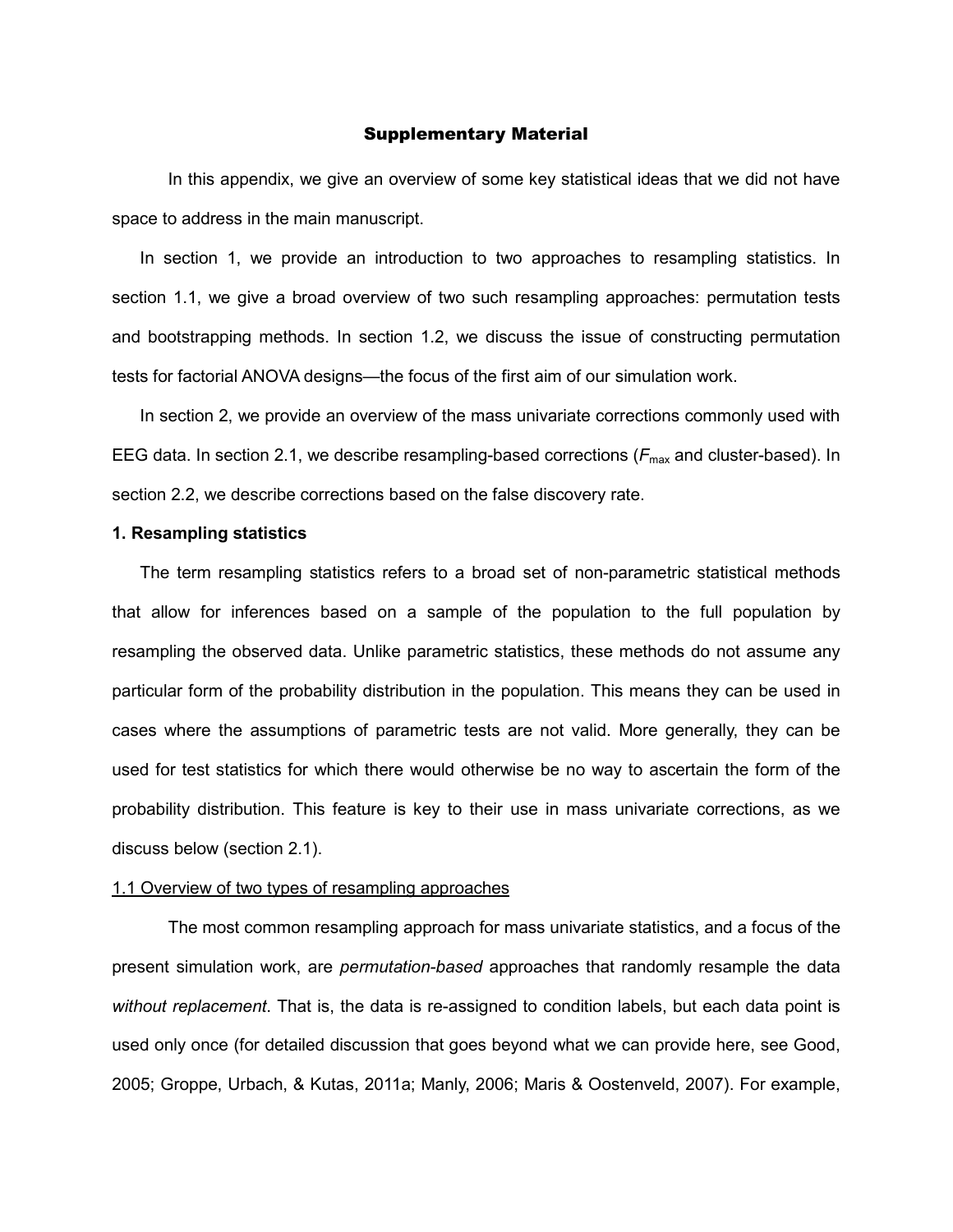consider a simple within-subjects priming experiment with a reaction time measure in the primed condition and a reaction time measure in the unprimed condition from each of 24 subjects. To conduct the permutation test, the primed and unprimed data are randomly swapped or not swapped for each subject independently. In other words, we create a situation in which the null is true by definition (because now the primed and unprimed conditions have data drawn from the same "population") but the distribution and variability of the data, including the subject-level blocking, is otherwise the same. A paired sample *t*-statistic is calculated for this randomly permuted data and this is repeated for a large number of random permutations.[1](#page-1-0) The *t*-values across these permutations form the null distribution. The proportion of *t*-values in this null distribution that are as extreme or more extreme as the observed *t*-value from the unpermuted data is the *p*-value (i.e., the probability of obtaining a statistic as large as the observed *t* if the null hypothesis that the data in the two conditions were drawn from equivalent distributions were true).

When the assumptions of the parametric *t*-test are met, this empirical distribution of *t*values will be a good approximation of the parametric *t*-distribution, and the permutation test will therefore give nearly the same answer as the parametric *t*-test. When the normality assumption of the *t*-test is not met, the permutation test will give a more accurate *p*-value than the parametric test. Thus, under conditions where both tests are justified, the parametric and permutation tests are approximately equally powerful and both maintain the Type I error rate appropriately, but the permutation test is justified in a wider set of circumstances.

An alternative resampling method (not considered in the present study) is based on bootstrap procedures. Unlike permutation tests, bootstrap procedures resample the data *with replacement*. This approach uses the observed data as an approximation of the population

<span id="page-1-0"></span> $<sup>1</sup>$  Ideally all possible permutations would be examined, but even with moderate sample sizes this is often</sup> impractical (e.g., with 24 subjects in a two-condition experiment, there are over 16 million permutations). Fortunately, a large number of random permutations will give a sufficiently precise estimate of the *p*-value. In fact, this is a straightforward binomial sampling problem, so the precision of the estimate can be calculated via a confidence interval.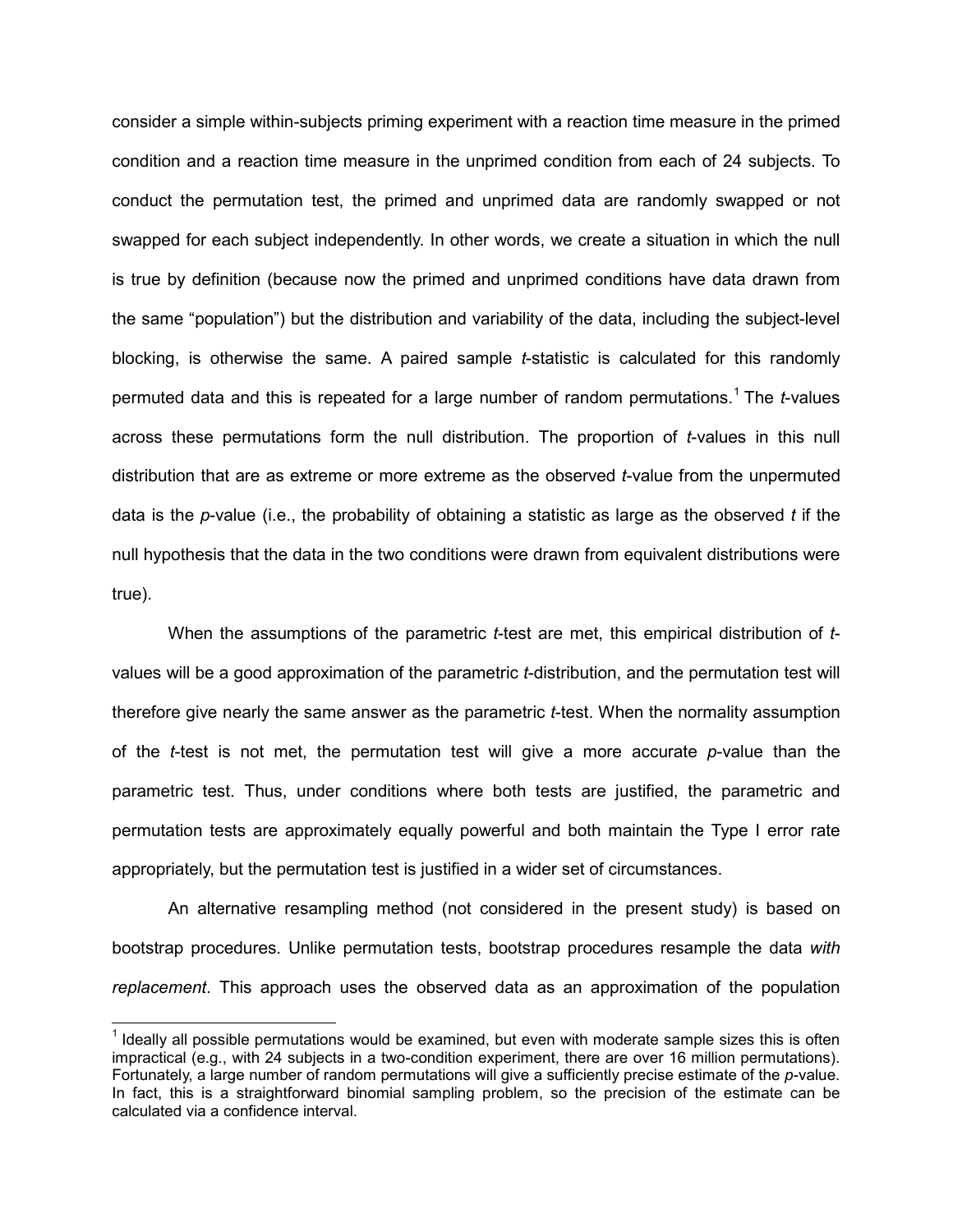distribution it was drawn from. We can then sample from this distribution repeatedly and calculate a relevant statistic from each sample to estimate the distribution of that statistic across repeated samples from the population. This allows for calculating a broader range of inferential statistics. For example, if one wants to calculate a confidence interval for the mean of a single group, it is possible to draw a large number of samples with replacement from the original sample and thereby construct a probability distribution of the mean. The 2.5 and 97.5 percentiles of this distribution give the limits of the bootstrap confidence interval.<sup>[2](#page-2-0)</sup> For in depth discussion of bootstrap procedures, see Manly (2006), Good (2005), and Wilcox (2016).

# 1.2 The use of approximate permutation-based tests for factorial designs

As discussed in the main manuscript, for some effects in factorial designs, it is not possible to carry out permutation tests that control the Type I error rate at exactly the specified α. However, several methods of constructing an approximate test are possible. Here we briefly review the issue of permutation tests for factorial designs and the construction of exact and approximate tests.

For a one-way ANOVA, permutation-based versions of ANOVA using the *F*-statistic work exactly as described above for the *t*-test (i.e., the data for each subject is randomly reshuffled among all the conditions of the independent variable). However, consider a simple two-way design with factors A and B. Here, there are three effects in the ANOVA model: the main effect of A, the main effect of B, and the AxB interaction. In parametric ANOVA, the *F*-value calculated for each effect is compared to a different *F*-distribution depending on its degrees of freedom. Similarly, in the permutation ANOVA, separate null distributions must be constructed for each effect. The question that guides the permutations used to construct these null distributions is which data is exchangeable under the null hypothesis. For example, we can't test the effect of A

<span id="page-2-0"></span> $2$  This approach is called the "percentile bootstrap" and is given for illustrative purposes here because it is the simplest bootstrap approach in this case. However, it is important to note that it will not provide good coverage in all situations and more sophisticated bootstrap approaches are often preferable as discussed in the resources cited next.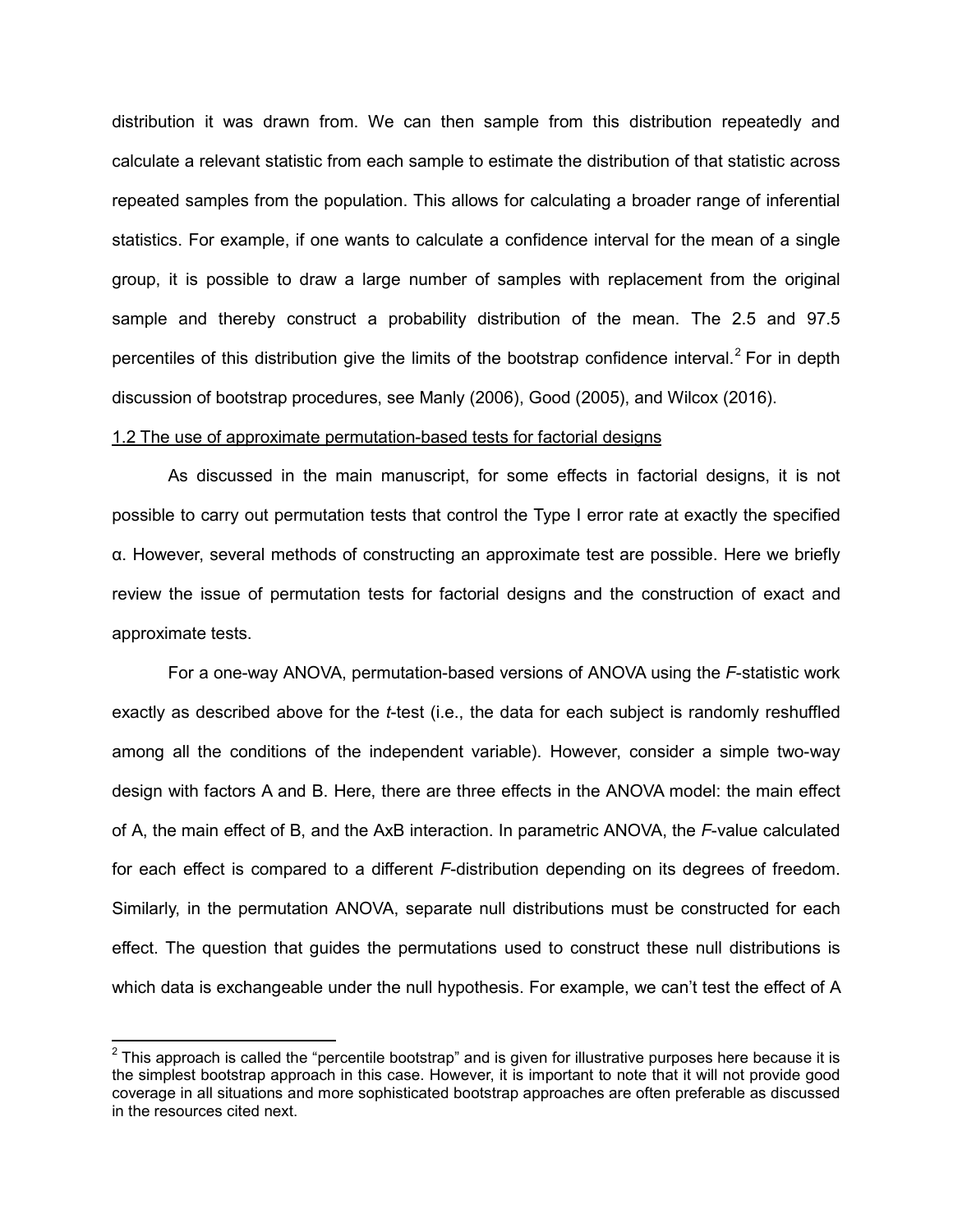by freely permuting data across all cells of the factorial design because the data is only exchangeable across all cells if the null is true for all three effects in the design; we wish to independently test whether the null hypothesis is true for A.

Appropriate exchangeability under the null can be achieved in three ways (discussed in greater detail in Anderson & Ter Braak, 2003; Welch, 1990). The first is via data reduction. For example, we can test the main effect of A by averaging across levels of B (within each subject and level of A), and then conducting a one-way permutation ANOVA on the reduced data (Welch, 1990). This achieves an exact test: that is, the Type I error rate is maintained at exactly the specified level. The second method is via restricted permutations. For example, to test the effect of factor A, we would only permute data across conditions of A while keeping each data point in the same condition of factor B. This provides an exact test only if we assume there is no AxB interaction (as the pattern of this interaction would not be held constant when the data is permuted). The third method is to subtract the effects that are not being tested—in this case the effect of B and AxB interaction—to obtain residuals such that the null effect is true for B and AxB. These residuals can then be permuted freely across all cells of the design under the assumption of the null hypothesis for A. However, the effects that are subtracted to form the residuals are only estimates of the true population effects. As a result, this permutation of residuals provides only an approximate test: the Type I error rate will be asymptotic to α as the sample size increases (because the estimate of the effects being subtracted is asymptotic to the population parameter as the sample size increases).

The main effect of A in the current example is a case where all three approaches are possible. In such cases, it is generally preferable to use a method that provides an exact test. However, for some interaction effects, exact tests are not possible. For the AxB interaction, if permutation is restricted within both A and B (and subjects), the only permutation possible is the original data, so the restricted permutation approach is not possible. In this case the method of data reduction is sometimes possible: if either factor A or B has only two levels, it is possible to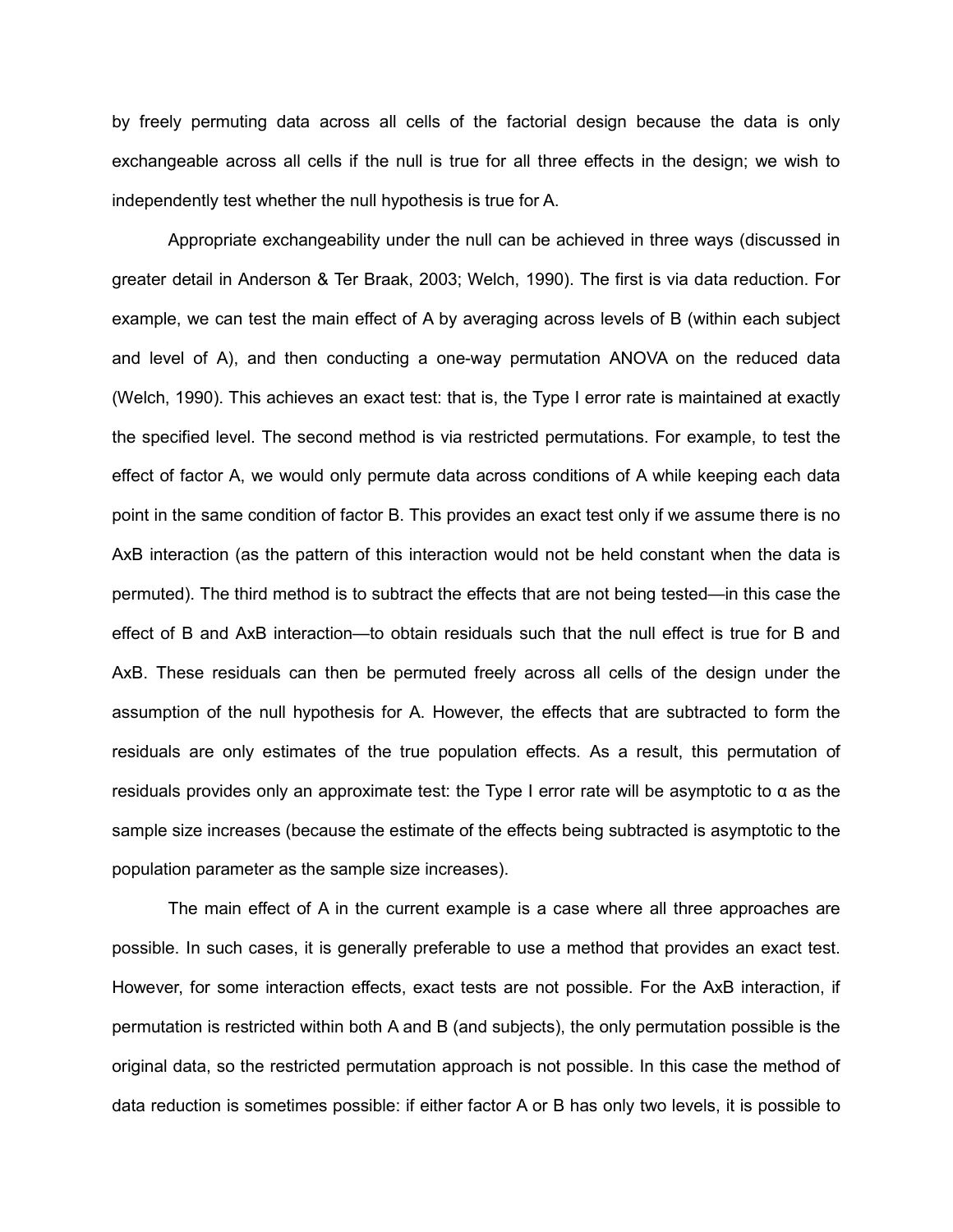subtract across the levels of that factor and then conduct a one-way ANOVA (i.e., a test of whether the difference in factor A changes across levels of factor B is a test of the interaction effect). This will provide an exact test of the interaction. However, for designs in which more than one factor has more than two levels, only the permutation of residuals method is available.

The Factorial Mass Univariate Toolbox (FMUT) uses a combination of data reduction, restricted permutation, and permutation of residuals to construct a test that is as close to an exact test as possible. The exact approach is described in the FMUT documentation (https://github.com/ericcfields/FMUT/wiki).

### **2. Type 1 Error correction approaches for mass univariate analysis**

The multiple comparison corrections used in mass univariate analysis generally fall into two types. One approach uses resampling approaches (as described above) to estimate the null distribution for a statistic that controls the probability of finding an effect across a set of time points and electrodes. The other uses probability theory to control the false discovery rate (FDR). Here, we provide a brief overview of these approaches. Detailed discussion can be found in Groppe et al. (2011a) and in citations provided for each correction below.

# 2.1. Resampling based corrections

There are two common mass univariate corrections that make use of resampling statistics. The first uses a resampling approach to estimate the distribution for the *maximum* effect across time points and electrodes assuming the null is true for all of them (Blair & Karniski, 1993). That is, for every permutation or bootstrapped sample of the data, the largest *t*value or *F*-value across all time points and electrodes is recorded, and these form the distribution against which the observed statistics are compared. This correction, called  $t_{\text{max}}$  or  $F_{\text{max}}$ , is conceptually similar to a Bonferroni or Šidák correction. However, because the entire electrode x time point matrix is permuted or sampled for the bootstrap, it takes into account the correlations in the data across time points and electrodes. This provides a much less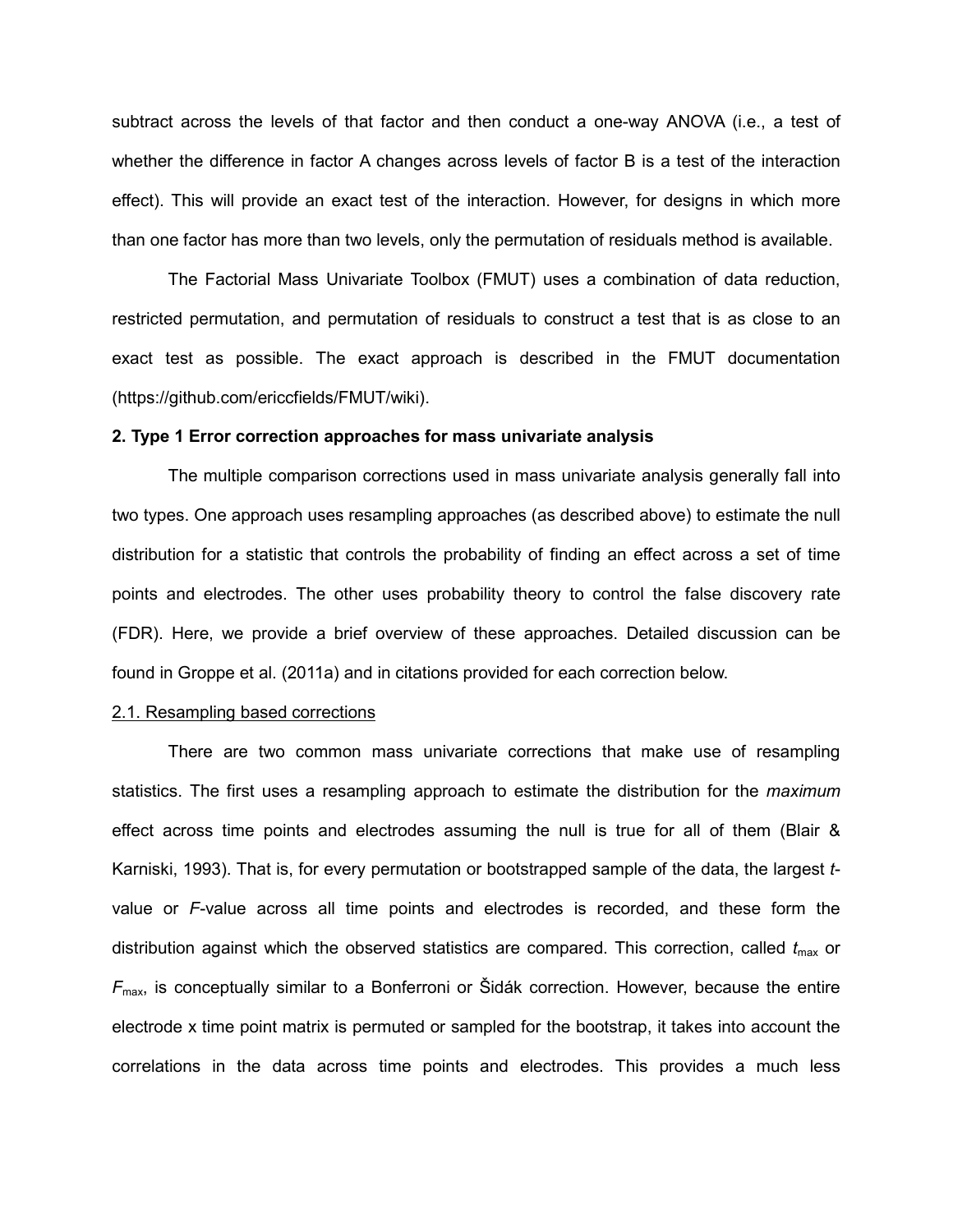conservative test than a Bonferroni or Šidák correction (which assume negatively correlated and independent data, respectively).

The second common correction makes use of cluster-based statistics. The most common version, the cluster mass test, finds adjacent time points/electrodes with effects surpassing some threshold (often the *t*-value or *F*-value that would be significant with no correction) and sums all the *t*s or *F*s to form a cluster mass statistic. A resampling approach is used to estimate the null distribution for this statistic by finding the largest cluster across a large number of random permutations or bootstrapped samples (Bullmore et al., 1999; Maris & Oostenveld, 2007). Other approaches to defining clusters have also been proposed and used, including threshold-free clustering techniques (Smith & Nichols, 2009). These approaches have been examined in simulation work with regard to Type I error rate (Pernet, Latinus, Nichols, & Rousselet, 2015), but it will be important for future work to compare various clustering approaches in terms of relative power to detect realistic ERP effects. All cluster approaches take advantage of the fact that true ERP effects tend to appear at several or many adjacent time points and electrodes, whereas much of the noise in the EEG data is more short-lived and/or confined to individual electrodes. Thus, large clusters are relatively rare in the null distribution, but are more likely for true effects.

In the present work, we focus on permutation-based versions of these corrections, rather than bootstrapped versions, because our goal was to extend the permutation-based methods that are already commonly used and that have received greater attention, use, and testing in the literature to date (e.g., Blair & Karniski, 1993; Groppe et al., 2011a; Groppe, Urbach, & Kutas, 2011b; Lage-Castellanos, Martinez-Montes, Hernandez-Cabrera, & Galan, 2010; Luck, 2014; Maris & Oostenveld, 2007). In addition, at least for Type I error rates, some previous simulation work suggests that permutation approaches are more accurate in small samples sizes (Pernet et al., 2015). However, bootstrapped versions of these corrections have been implemented in conjunction with two-step hierarchical linear modelling of EEG data (similar to standard MRI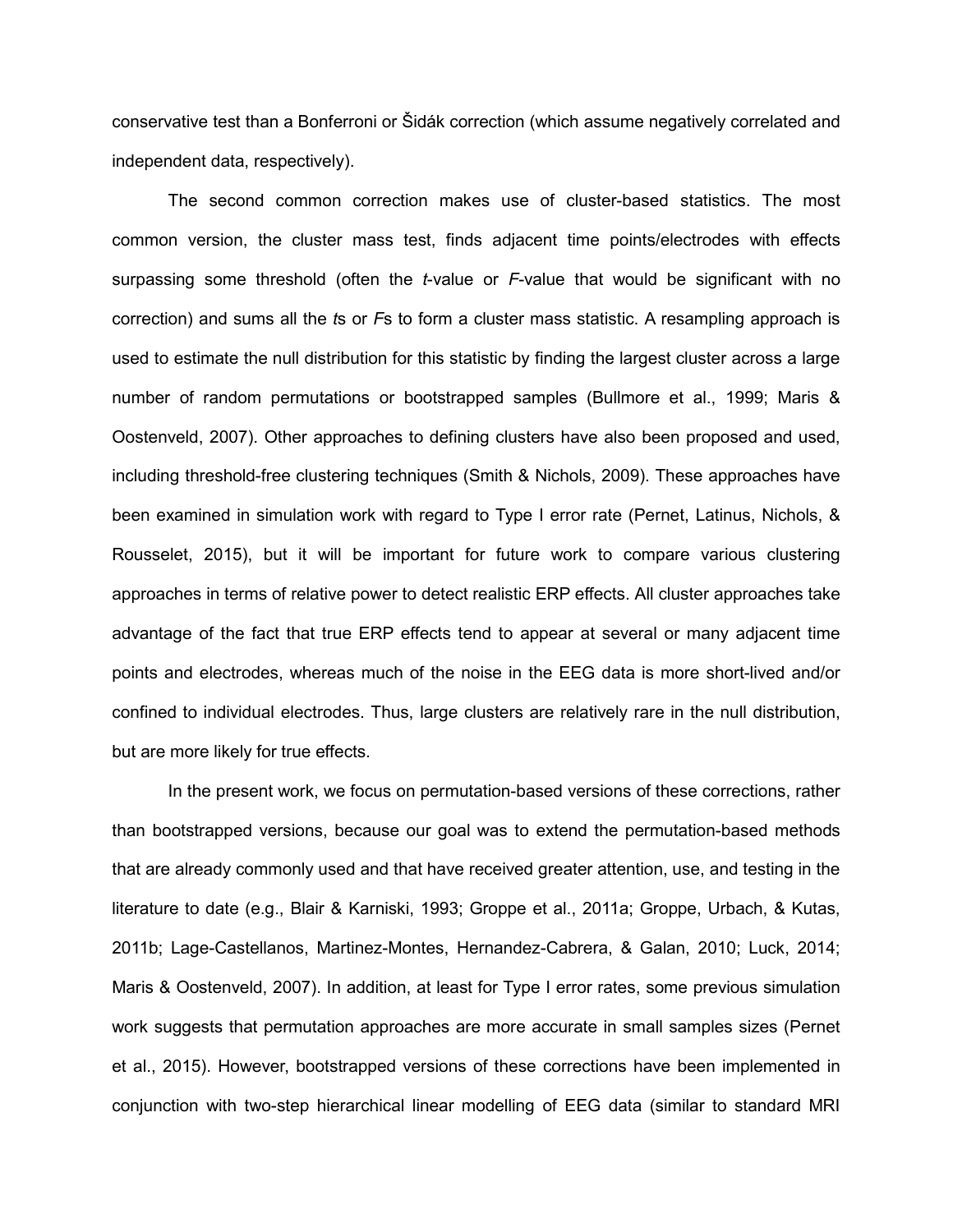analysis approaches) in the LIMO MEEG Toolbox (Pernet, Chauveau, Gaspar, & Rousselet, 2011), and it will be important for future work to explicitly examine the relative advantages of each approach via simulations that compare them using the same data and statistical designs.

### 2.2 False discovery rate corrections

Like the Bonferroni or Šidák corrections, FDR corrections are based on probability theory. Bonferroni and Šidák control the family-wise error rate: the probability that even one result in a group of tests will be a Type I error. False discovery rate corrections instead control the *proportion* of significant results that are Type I errors. Thus, if one uses a correction that controls the false discovery rate at 5% and finds 200 significant time points, then one should expect that around 10 of these are false positives. Whether this is a problem depends on whether one's conclusions depend on exactly which time points show a difference (in most ERP studies, we are only concerned that there is a difference in a general time window or on a particular component, and so this level of precision is unnecessary). There are several methods for calculating a false discovery rate correction depending on the assumptions that are made. The original Benjamini and Hochberg (1995) FDR correction assumes that the tests are either independent or positively correlated, which may not be valid for EEG data. Benjamini, Krieger, and Yekutieli (2006) developed a procedure that is intended to be less conservative when a large proportion of tests are testing a null effect (e.g., a short-lived component tested in a large time window), but which also assumes independent or positively correlated tests. Benjamini and Yekutieli (2001) introduced a formula to control the false discovery rate regardless of dependence, but which is also much more conservative (i.e., has reduced power).

In ERP analysis, FDR corrections are used by calculating a separate test at each time point and electrode, and then employing the correction to control the false discovery rate across all tests. This is generally employed with parametric *t*-tests or ANOVAs, but, as we note in the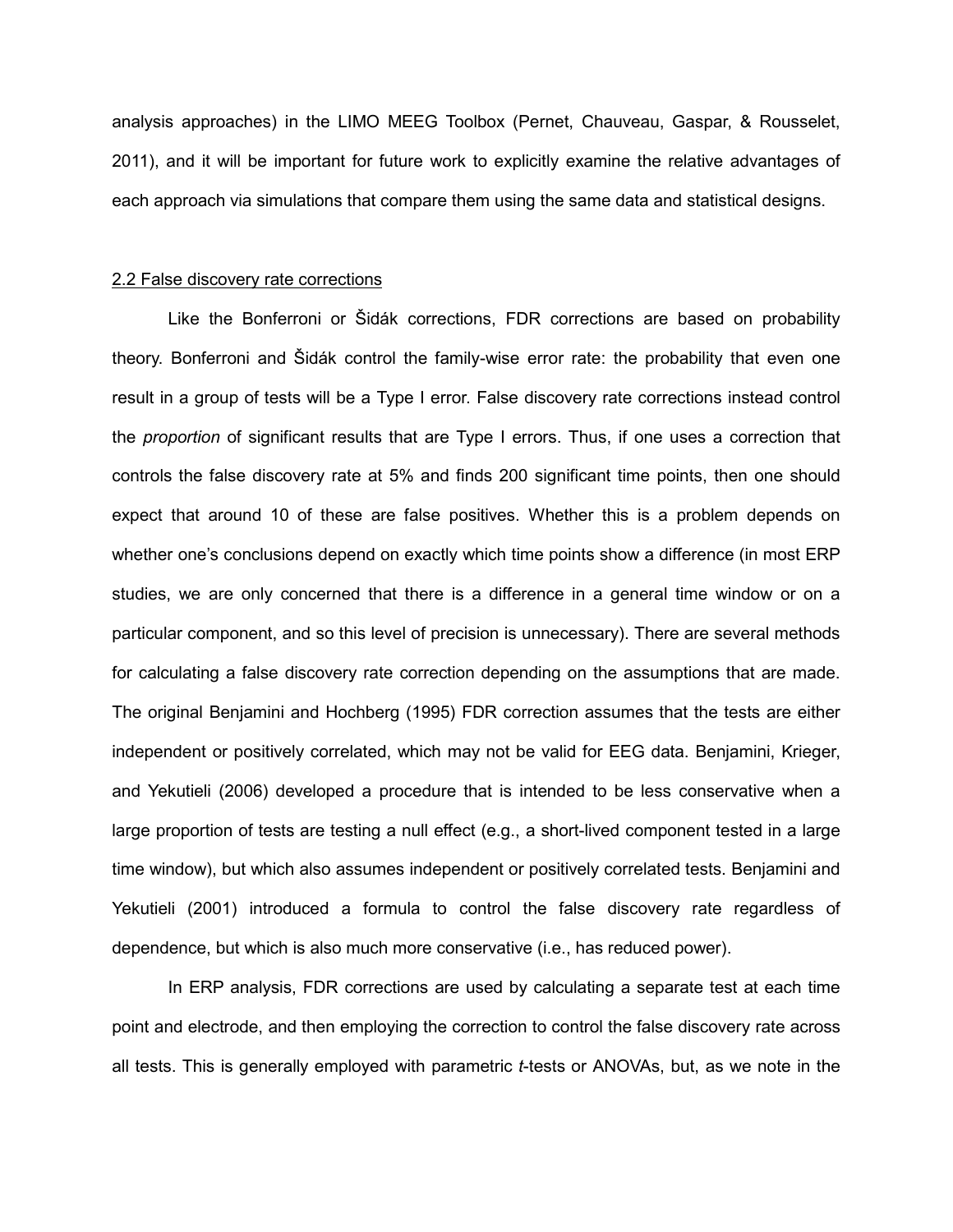main manuscript, one advantage of FDR corrections it that they can be combined with any

model or statistical test, including non-parametric tests.

# **References**

- Anderson, M. J., & Ter Braak, C. J. F. (2003). Permutation tests for multi-factorial analysis of variance. *Journal of Statistical Computation and Simulation, 73*(2), 85-113. https://doi.org/10.1080/0094965021000015558
- Benjamini, Y., & Hochberg, Y. (1995). Controlling the false discovery rate: A practical and powerful approach to multiple testing. *Journal of the Royal Statistical Society Series B: Methodological, 57*(1), 289-300. https://doi.org/10.1111/j.2517-6161.1995.tb02031.x
- Benjamini, Y., Krieger, A. M., & Yekutieli, D. (2006). Adaptive linear step-up procedures that control the false discovery rate. *Biometrika, 93*(3), 491-507. https://doi.org/10.1093/biomet/93.3.491
- Benjamini, Y., & Yekutieli, D. (2001). The control of the false discovery rate in multiple testing under dependency. *Annals of Statistics, 29*(4), 1165-1188. https://doi.org/10.1214/aos/1013699998
- Blair, R. C., & Karniski, W. (1993). An alternative method for significance testing of waveform difference potentials. *Psychophysiology, 30*(5), 518-524. https://doi.org/10.1111/j.1469- 8986.1993.tb02075.x
- Bullmore, E. T., Suckling, J., Overmeyer, S., Rabe-Hesketh, S., Taylor, E., & Brammer, M. J. (1999). Global, voxel, and cluster tests, by theory and permutation, for a difference between two groups of structural MR images of the brain. *IEEE Transactions on Medical Imaging, 18*(1), 32-42. https://doi.org/10.1109/42.750253
- Good, P. I. (2005). *Permutation, Parametric, and Bootstrap Tests of Hypotheses* (3rd ed.). New York, NY: Springer.
- Groppe, D. M., Urbach, T. P., & Kutas, M. (2011a). Mass univariate analysis of event-related brain potentials/fields I: A critical tutorial review. *Psychophysiology, 48*(12), 1711-1725. https://doi.org/10.1111/j.1469-8986.2011.01273.x
- Groppe, D. M., Urbach, T. P., & Kutas, M. (2011b). Mass univariate analysis of event-related brain potentials/fields II: Simulation studies. *Psychophysiology, 48*(12), 1726-1737. https://doi.org/10.1111/j.1469-8986.2011.01272.x
- Lage-Castellanos, A., Martinez-Montes, E., Hernandez-Cabrera, J. A., & Galan, L. (2010). False discovery rate and permutation test: An evaluation in ERP data analysis. *Statistics in Medicine, 29*(1), 63-74. https://doi.org/10.1002/sim.3784
- Luck, S. J. (2014). *An Introduction to the Event-Related Potential Technique* (2nd ed.). Cambridge, MA: The MIT Press.
- Manly, B. F. J. (2006). *Randomization, Bootstrap and Monte Carlo Methods in Biology* (3rd ed.). London, UK: Chapman & Hall.